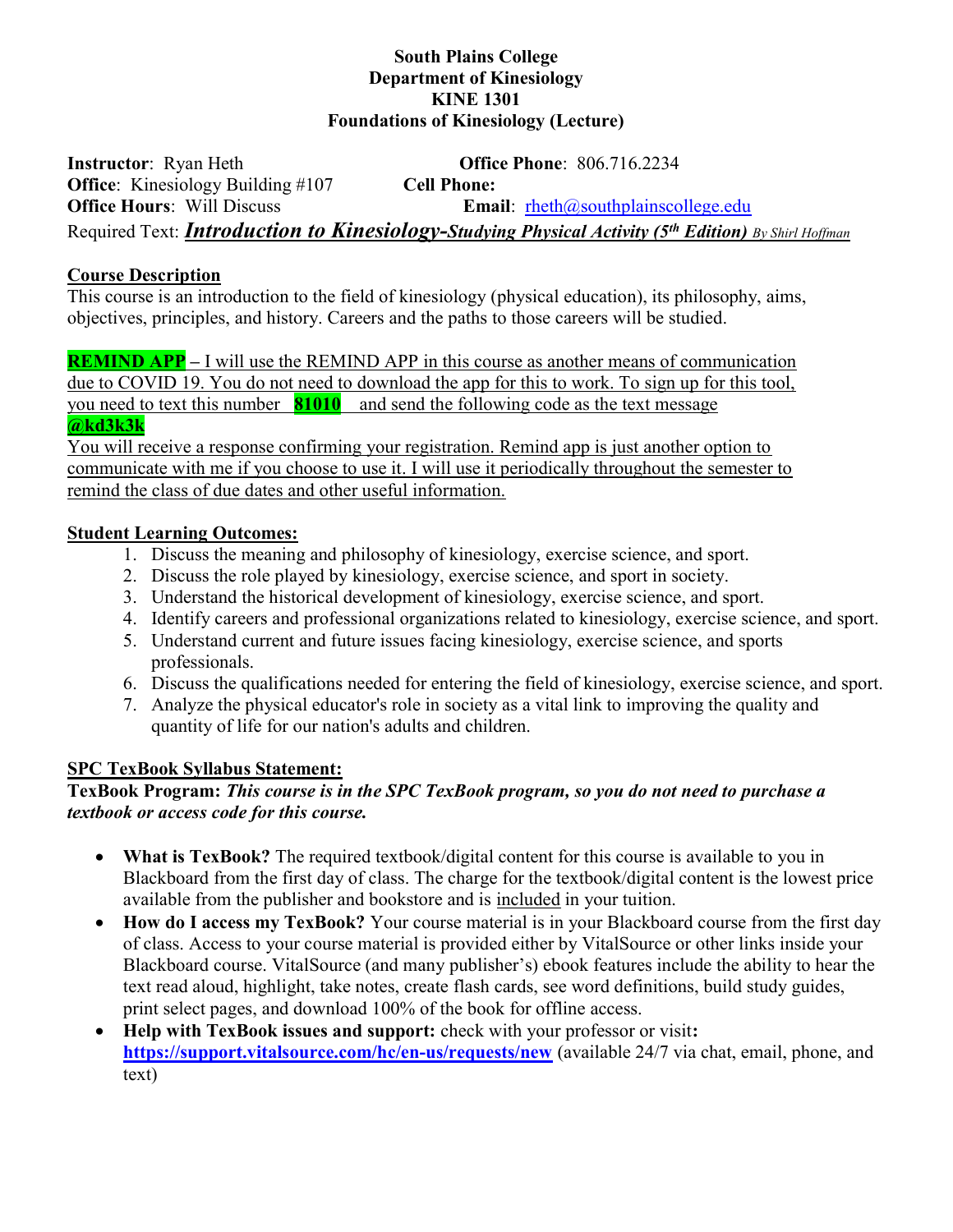• Opting out of TexBook: Participating in TexBook is not mandatory, and you can choose to opt out. However, by opting out you will lose access to the course textbook/digital content and competitive pricing, and you will need to purchase the required course material on your own. If you drop the class or opt-out before the opt-out deadline, the TexBook fee will be automatically refunded to your SPC account. The opt-out deadline for Fall and Spring is the twelfth-class day. The opt-out deadline for shorter terms varies between the second- and third-class day.

\*Please consult with your professor before deciding to opt-out. If you still feel that you should purchase the course textbook/materials on your own, send an opt-out email to tfewell4texasbookcompany@gmail.com. Include your first name, last name, student ID number, and the course you are opting out of. Once you have been opted-out, you will receive a confirmation email. If you need assistance with the process, contact the SPC Bookstore:

Email: tfewell@texasbook.com / Phone: 806-716-2399 Email: agamble@texasbook.com / Phone: 806-716-4610

## Student Expectations

- 
- 
- 
- 
- To acquire knowledge and build skills, students are expected to:<br>
Read and become familiar with the course syllabus and expectations.<br>
Keep up with assignments and readings.<br>
Ask for clarifications about material or boards and personal interactions in class.
- Blackboard is the computer software used to deliver quizzes and other class information. You must have reliable access to the Internet, Microsoft Word, PowerPoint, Excel, Adobe, etc. If you do not have a computer at home, you can access this information in a computer lab on the SPC Levelland campus and the SPC Reese campus. You will have deadlines set for you throughout the semester. If you wait until a few hours before assignments are due and have technical difficulties, they may not be corrected in time to get credit for the assignment. Have a backup plan in place should you encounter computer problems. There are open computer labs available to all enrolled SPC students on all campuses.

# Course Evaluation:

- 1) There will be **Two exams (midterm & final exam)**, each worth 100 points (200 points total; 40% of your overall grade). Each exam will consist of 50-100 questions (multiple-choice, essay, fill in the blank, matching, etc.).
- 2) Quizzes will be given over multiple chapters in the book for a total of 11 quizzes. Each quiz is worth 15 points (165 points total; 33% of your overall grade), and they will be posted on blackboard. Each quiz will consist of multiple-choice, true-false, or essay type questions. You can only take each quiz one time, and you must finish the quiz once you begin. You will not be able to leave the quiz and return to it later. Once you enter the quiz, you must finish! Please use your notes and textbook to complete the quizzes. These quizzes will help prepare you for the exams.
- 3) Two Homework Assignments will be completed over the semester. Each homework will be worth 35 points (70 points total; 14% of your overall grade).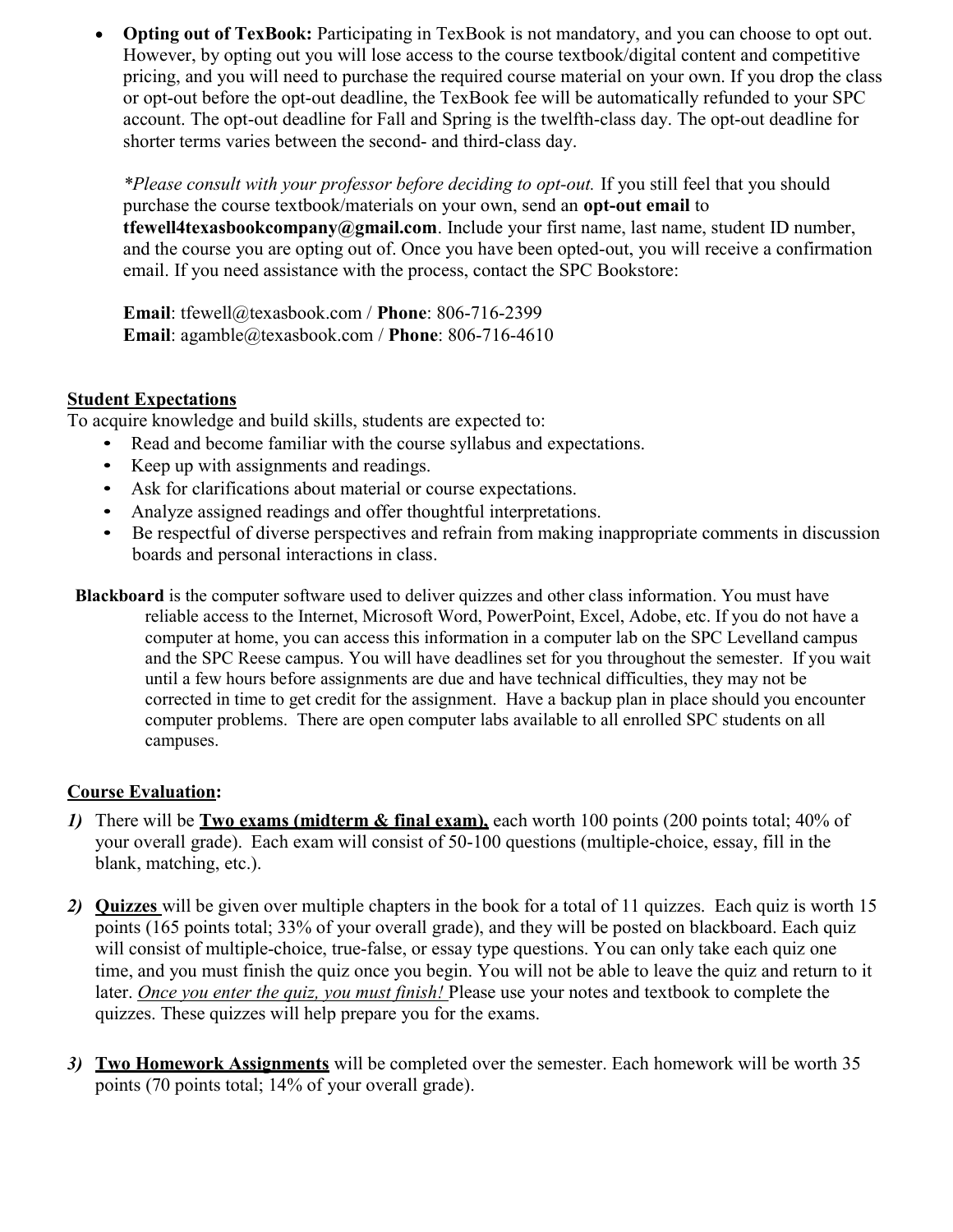4) Classroom Discussion Topics/ Attendance will be completed in class and turned in, each worth up to 5 points (65 points total; 13% of your overall grade). The primary goal for the course's discussion portion assignments is to think about what you are learning critically. These will also be used to keep up with attendance.

If you accumulate six absences, you will be dropped from the course. There are no makeups allowed for this portion of your grade. Absences will be recorded in your journal for you to keep up with throughout the semester.

\*\* I expect you to read the chapters assigned. This exposes you to the material and makes it easier for you to understand the PowerPoint slides and take good notes. Plan, and do not wait until the last minute to submit your assignments. Excuses for late work will not be accepted.

# Attendance Policy: Drop Policy

# Students need to inform me before an absence due to a school-sponsored activity.

I do not need doctors' notes or excuses for being absent from or late to class. If you miss six assignments or if you are tardy continuously, you will be dropped. There are no makeups for missed assignments. I will not take roll before class but make sure you're aware of how many assignments you have missed.

The instructor will make Drops for six missed assignments, tardiness, discipline, and disregard for the class guidelines. It will be the student's responsibility to drop themselves after the administrative drop day.

#### TWO WEEKS OF CONSECUTIVE ABSENCES = DROPPED FROM THE

CLASS. This is a college policy. If you stop coming to class, you should withdraw yourself. Refer to SPC catalog pg.21

Total: 500

Final grades will be determined as follow:

- 2 examinations  $\omega$  100 points each: 200 points
- 
- 11 quizzes  $\omega$  15 points each 165 points<br>
2 homework assignments  $\omega$  35 points each 70 points 2 homework assignments  $\omega$  35 points each 70 points
- Classroom discussion/ Journal/ Attendance 65 points

| <b>Point Percentage</b> | <b>Point Total</b> |
|-------------------------|--------------------|
| $90 - 100\%$            | 448-500            |
| 80-89%                  | 398-447            |
| 70-79%                  | 348-397            |
| $60 - 69\%$             | 298-347            |
| Below 60%               | Below 298          |
|                         |                    |

## Additional Information:

- A. No cell phones! No texting during class!
- B. Use the restroom before class.
- C. No headphones are allowed in class.
- D. No hoodies are allowed to be on your head during class.
- E. No sleeping. Students will be asked to leave and counted absent if they are sleeping in class. This includes putting your head down.